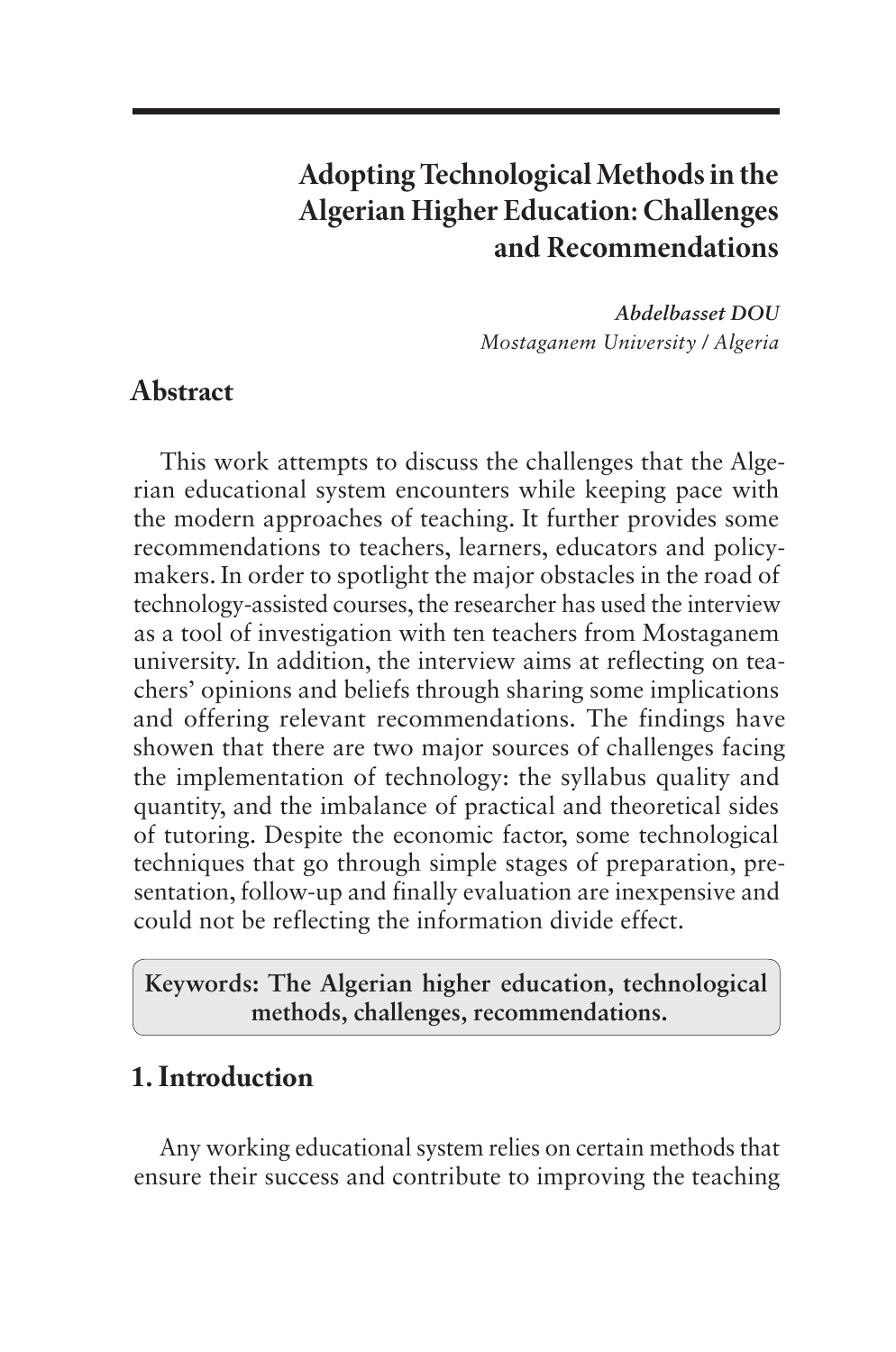and learning process. Any method used to serve education is considered an educational medium. The effectiveness of such methods depends on providing sensory perception, stimulating the learner, and providing concrete realistic experiences. In this respect, the implementation of modern and technological methods in higher education has widely been adopted by the leading educational systems in the world. However, such implementation in the Algerian context is still challenged with several factors.

Classification of societies has globally been measured on the basis of the quality and intensity of scientific production and the use of knowledge as a criterion for the development of society (Al Badri, 2009). The use of knowledge has become a measure of new wealth, as the material and financial concepts have become as criteria for the growth and supremacy of countries. Further, there is a consensus that true wealth lies in the creative ability of individuals and that science and knowledge act as the basic elements for their measurement. From the premise that knowledge has become an important strategic resource that is inexhaustible and not implemented but rather increased by practice and use, which is what made developed countries occupy the center of power and lead in the world, because it already realized that knowledge is the most powerful tool of production, and that scientific progress, civilized advancement and human well-being are based mainly on knowledge and science. (Williams, Jones and Buntting, 2000)

Recently, Badran, Baydoun and Hillman (2019) have reviewed the major challenges facing higher education in different Arab countries including Algeria. Previous research works that targeted the Algerian case are counted. For instance, Benziane (2004) studied the influence of economic reforms in Algeria on the higher education sector. Moreover, Benouar (2013) described the elements of research and practice in the Algerian educational experiences. Other studies linked the challenges to historical or external factors.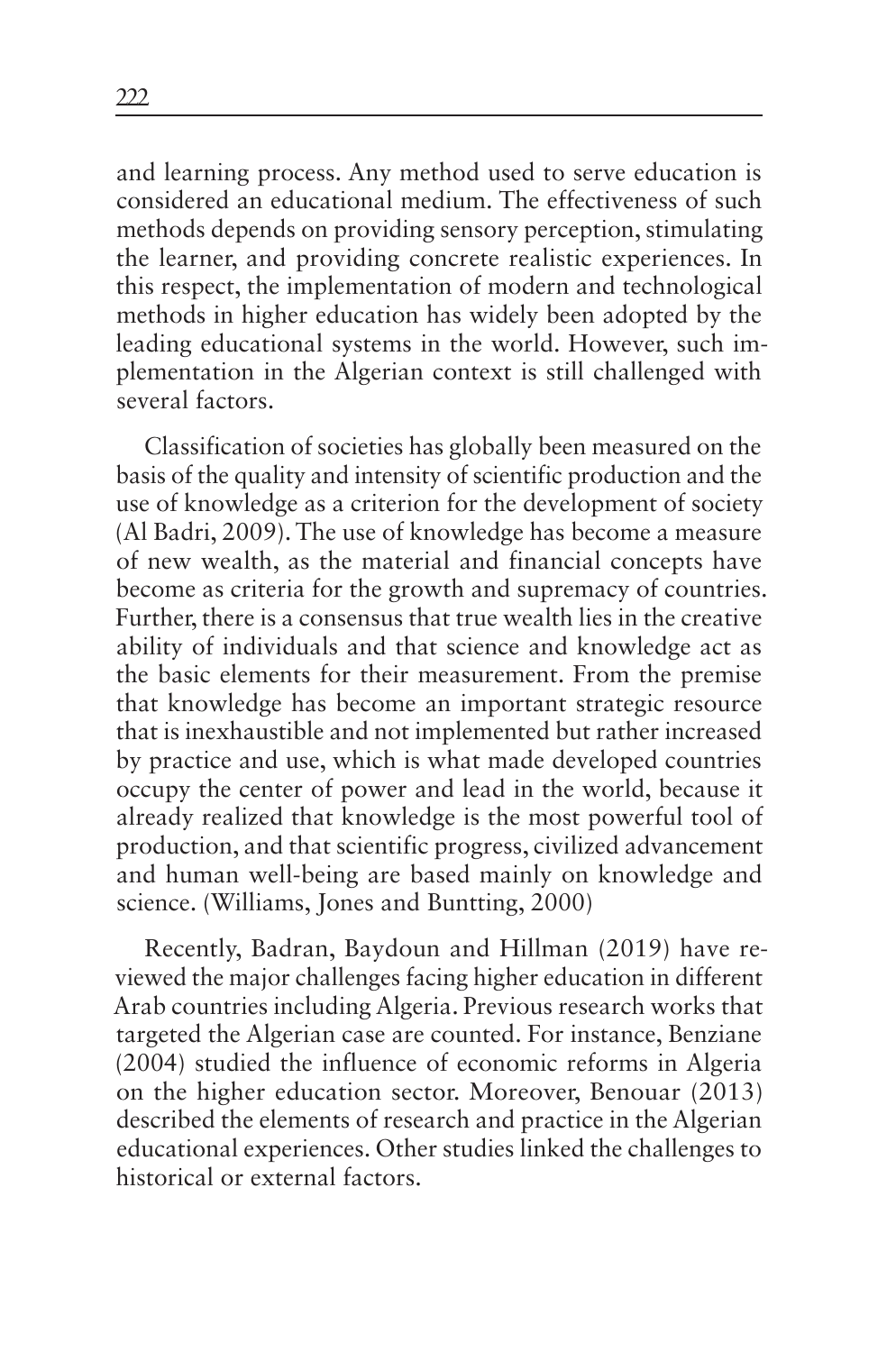Indeed, there are always opportunities for countries like Algeria to follow new visions in its various strategic policies and the accompanying positive effects to support its economy and lead the country to international scientific competitions. On this basis, Algeria is trying to adopt a clear national strategy and adopt scientific solutions in order to support the process of scientific research and development, and to activate the path aiming to create the ingredients for the take-off in the field of science and modern technologies. The sector of higher education in all countries attempts to adapt to the developments taking place in the global arena, enabling it to catch up with scientific and technological progress. (Stein, Ginns and McRobbie, 2002)

This study derives its importance from the critical importance of scientific research and development due to its active role in scientific and societal development and solving problems that people face in all fields of life. Merrill (2004) argues that the need for studies and research is more severe today than ever before, and the world is in a race to the largest possible amount of knowledge, so we find that developed countries attach great importance to scientific research and development because research is considered a main pillar of its economy, development and civilization, thus. achieving the welfare of their people and maintaining their international status.

The challenges and difficulties facing Algeria today lie not only in the urgent need to participate in the knowledge society, but also in how to effectively and efficiently apply information and communication technology (ICT) and control how it is used to narrow the development gap between developed and backward countries. These aspirations can only be achieved through the development of education in general and university education in particular. For that, this paper addresses the challenges facing higher education in Algeria and the efforts made by the state represented in its official institutions in order to give a strong impetus to higher education and keep pace with global developments.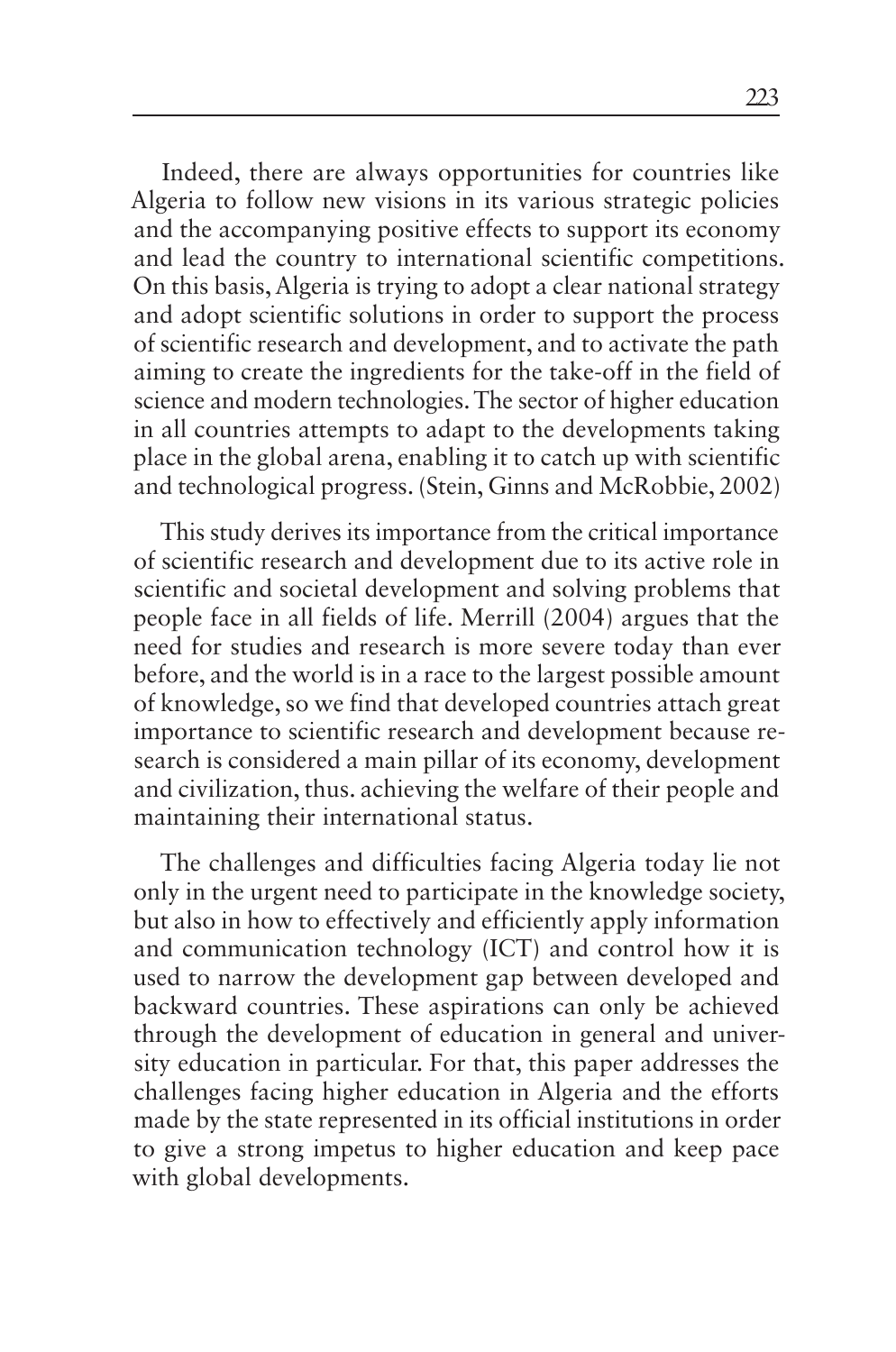# **2. Methodology**

The researcher targets the Algerian university teachers in order to check their opinions about the effective methods to be implemented for objectives like providing sensory perception, stimulating the learner, and providing concrete realistic experiences. Thus, the study has been qualitatively triggered, and the chosen tool for investigation is the semi-structured interview. Since quality has featured the study, the number of participants is limited to only ten university teachers working in Abdelhamid Ibn Badis University, Mostaganem.

The interview consists of seven (7) open-ended questions. The main questions require explanations and clarifications from teachers about the challenges that the Algerian educational system encounters and whether modern approaches of teaching have been -or are being- implemented in the higher education sector. Interviewees, in addition, are required to provide some recommendations to instructors, learners, educators and policymakers. They are also requested to present further viewpoints on the major obstacles in the road of technology-assisted courses, enhancing English as a language of instruction and scientific publications.

## **3. Results and Discussions**

After interviewing teachers, the researcher collected their answers and analyzed them through, first, classifying the challenges according to their sources and natures; second, highlighting the major and common opinions; third, revising the answers to extract the most relevant suggestions.

The findings indicated that there are several obstacles and challenges, be them serious or unseen. Detailed answers from teachers showed that there are different sources of challenges that face the implementation of technology: syllabi-related,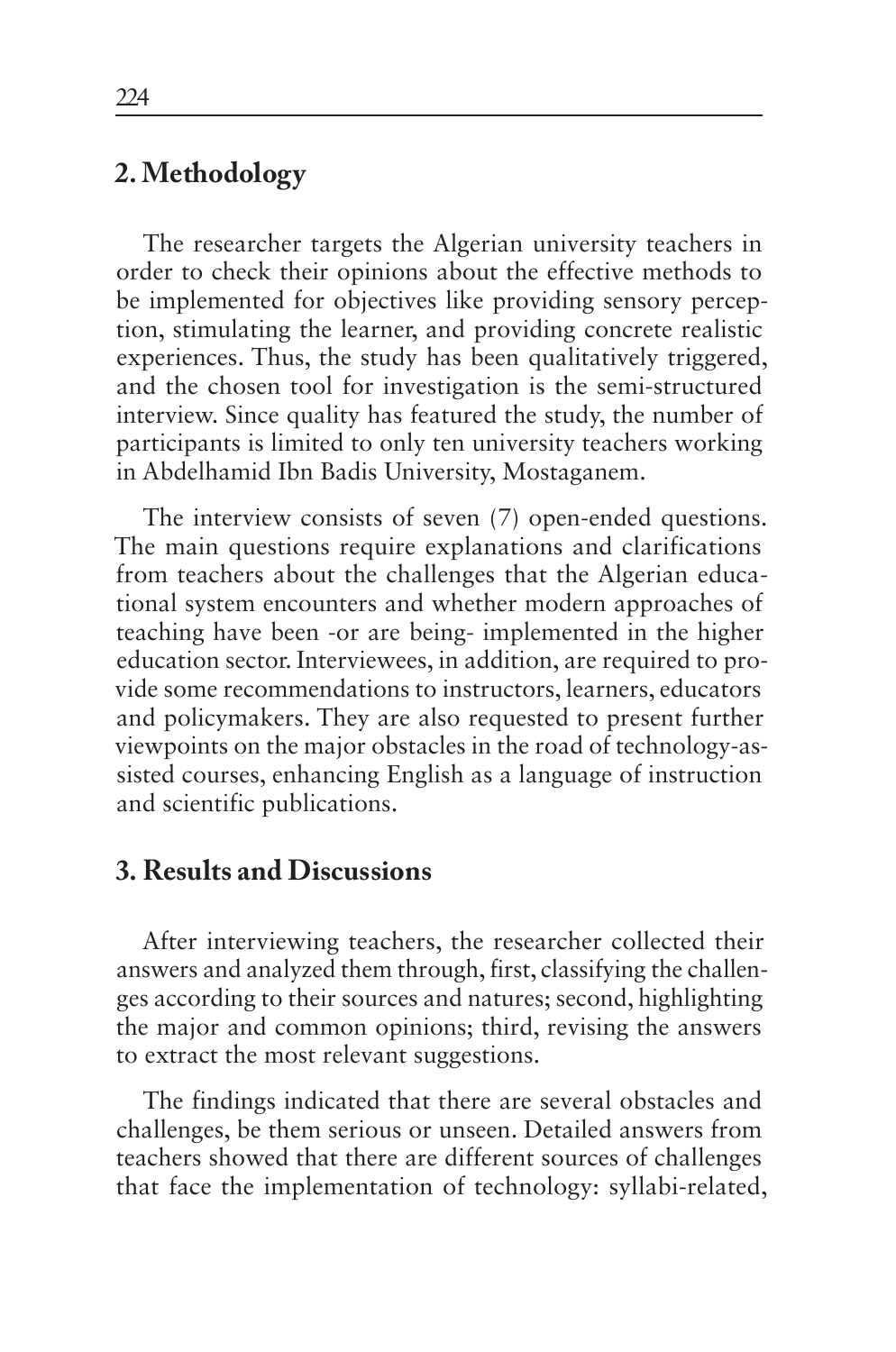economic, practical and technological sources. Mainly, the qualities of the syllabi in almost all fields of study are still poor; moreover, latest educational reforms could have made them ever poorer. As for the quantity of syllabi in terms of contents, textbooks, assignments and curricula, respondents have agreed on the lengthy and heavy contents that do not mostly seem appropriate for the target students' levels.

Furthermore, the economic status of the country is improving whereas less financial support is provided to the sector of higher education. Teachers agreed on the status of research laboratories as an important challenge for both teachers and researchers. However, some teachers contended that some technologies are more expensive to be adopted and applied in all the Algerian universities, especially the online platforms for instructions and electronic assessment. This can also be reflected in the imbalance of practical and theoretical sides of tutoring. To clarify, teachers are not supported by sufficient and quality technologies, others have anxieties of using ICTs when tutoring, and others depend only on traditional, manual and classical methods in all areas of learning. Such an obstacle may not stop the teaching / learning processes, but the dependency on theory and ignoring the practical side would create academic and scientific shocks for learners in their professional experiences. Thus, when they attempt to cope with modern and new strategies of tutoring or research, they will find it more difficult.

| Challenges and<br>Obstacles | Quality                                                                                                                                               | Quantity                                                                                         |
|-----------------------------|-------------------------------------------------------------------------------------------------------------------------------------------------------|--------------------------------------------------------------------------------------------------|
| Syllabi-related             | - Poor quality in contents.   - Long syllabi.                                                                                                         |                                                                                                  |
| Financial and<br>Economic   | - Quality of research   - Implementing ex-<br>laboratories.<br>- Priorities of region,<br>university, and $/$ or<br>faculty, in financial<br>support. | pensive technologies<br>in all universities.<br>- Low budgets for<br>higher education<br>sector. |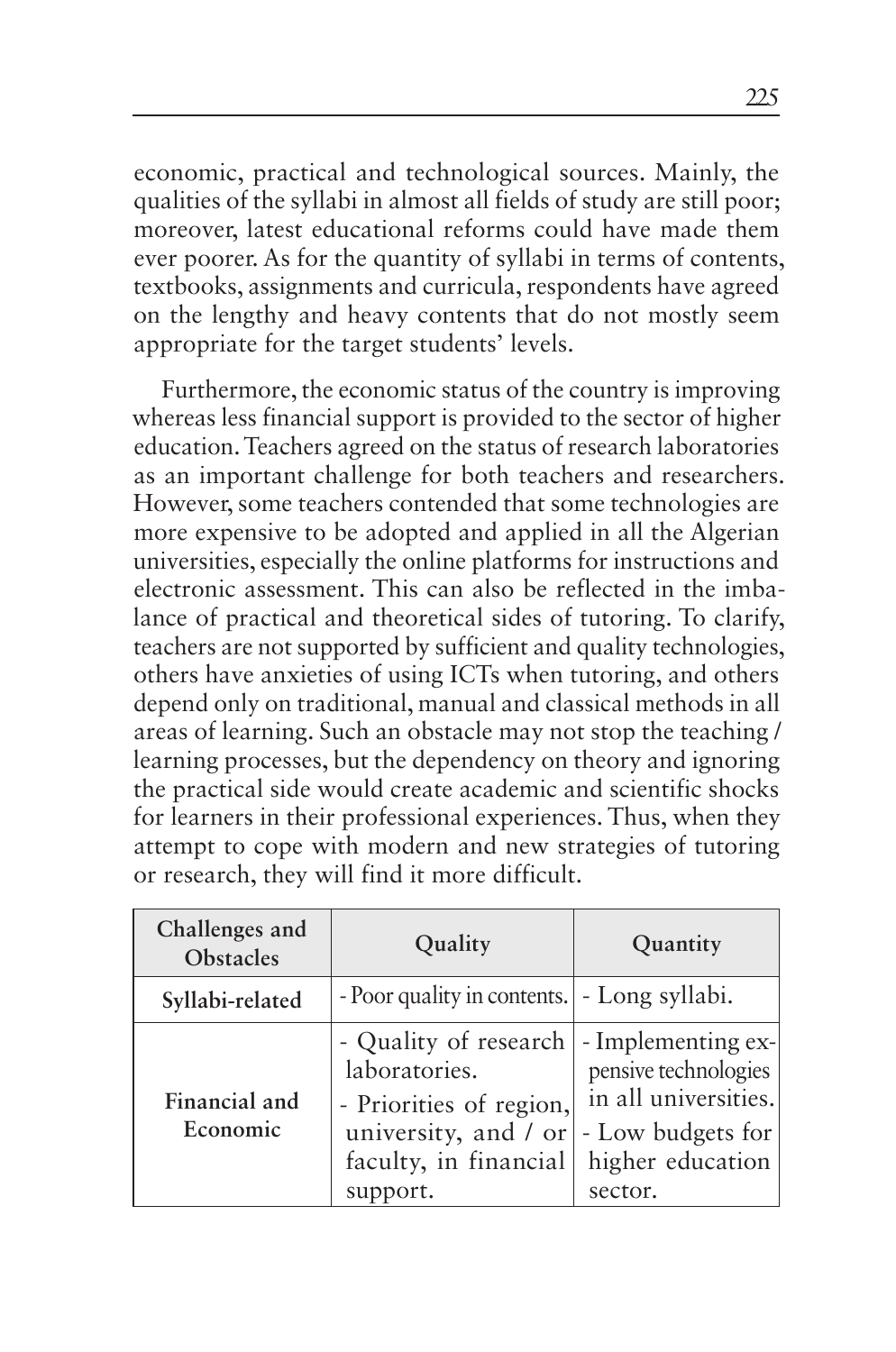| Theory and                | - Old resources in theory   - More theoretical                                                                                                                                  |                                   |
|---------------------------|---------------------------------------------------------------------------------------------------------------------------------------------------------------------------------|-----------------------------------|
| Practice in               | and old materials for than practical.                                                                                                                                           |                                   |
| Tutoring                  | practice.                                                                                                                                                                       |                                   |
| Implementation<br>of ICTs | - Poor national ICT-as- - Dependency on<br>sisted engines, repo- limited technolo-<br>sitories and online gical methods.<br>platforms.<br>- The information di-<br>vide effect. | - Class size and<br>requirements. |

#### **Table 1. The Major Challenges of Implementing New Technological Methods**

The table summarizes the major obstacles of new technological methods' implementation provided by interviewees. Despite the economic status in Algeria, some technology-based or -assisted classrooms and platforms have been described as the result of the information divide effect. That is, Algeria, as a developing country, still cannot manage to create technologically-equipped environments for university learners and teachers. The social factor, moreover, intervenes to make the obstacle even more serious and financially challenging. For instance, issues like the class size and the socio-economic background of teachers and learners would prevent the realization of any policy regarding the implementation of technological strategies in the target sector.

Through the results, university teachers seemed complaining about the tutoring aspects which are based on indoctrination. That is, doors are not open for creativity and individual innovation, and if this exists, it remains individual attempts and not an educational policy. For that, the rates of the brain drain is increasing, otherwise national human capacities can contribute to the framing, formation and development of the country.

Some results have correlationally occurred in some other relevant research works. However, the theoretical or practical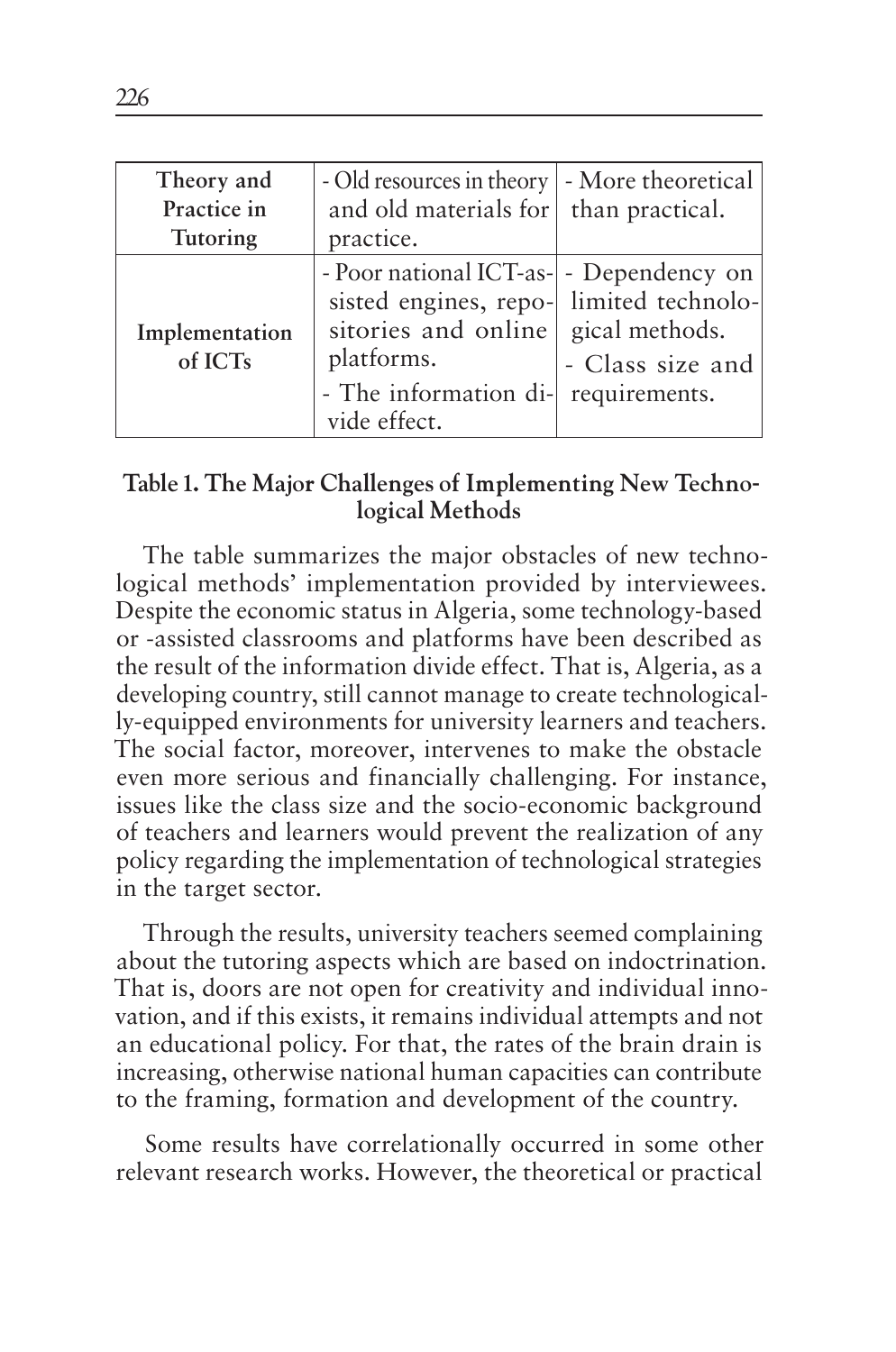frameworks are different. Notably, Benchicou, Aichouni and Nehari (2010) tackled some of these challenges in engineering education in accordance with empirical e-learning practices in the Algerian higher education.

### **4. Recommendations**

Based on the results of the present study, and in the light of the participants' opinions, some suggestions are highly necessary for university teachers, educationalists, and policy-makers. Inescapably, teachers are required to be well aware of new technologies and well trained on using them. As for policymakers, a process of in-depth reform of higher education is needed in order to create curricula of a global framework and standards that are compatible with new concepts of the era of technological development.

The Algerian government should announce a plan to develop and increase the use of technology in higher education through university mechanization. Such a plan should intend to develop higher education technology and to increase the speed of the internet in universities. That would develop data centers for universities, and help establish electronic course and test centers. Indeed, a well-studied plan will develop the education system in accordance with the requirements of the technological revolution, advanced technology, digital transformation and mechanization of all university services by electronically enrolling students, and collecting expenses with the technological infrastructure.

It is undoubtedly required from researchers to review the role of higher education and scientific research as a public sector in dealing with knowledge, and its production institutions, which are universities and research centers in all scientific, technical, social fields and humanities. That should be conducted through a strategic vision, clear and specific priorities, and precise mechanisms that show how to use ICTs to solve dilemmas and crises. With providing the necessary conditions, a technology-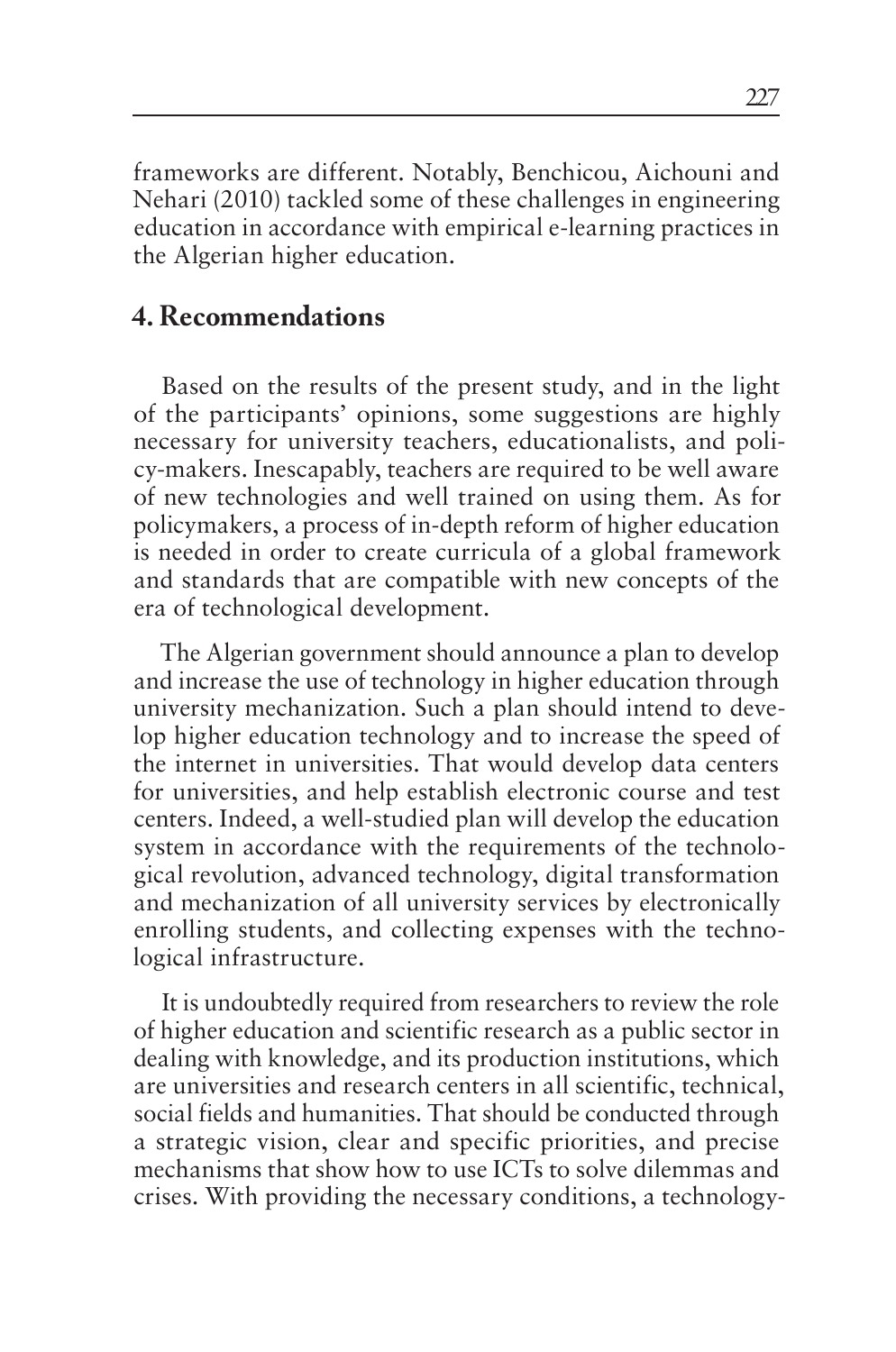assisted system will lead to an information society based on knowledge and optimal investment in modern technologies.

Briefly, teachers are required to be well aware of new technologies and well trained on using them. As for policymakers, a process of in-depth reform of higher education is needed in order to create curricula of a global framework and standards that are compatible with new concepts of the era of technological development.

### **Conclusion**

Indeed, implementing modern and technological methods in higher education has widely been adopted by the leading educational systems all over the world. By contrast, the backward countries -like Algeria- are still encountering various challenges.

From the foregoing, universities are currently considered one of the most important institutions of knowledge production, and today they are the key to progress and growth in any country. This calls for a serious consideration to develop the capabilities of universities and higher education institutions in Algeria, update educational curricula, and pedagogical methods, in order to transform from mere institutions transferring knowledge to institutions producing them. That would actively lead to the participation in the production of knowledge in general, and scientific knowledge in particular. Thus, the implementation of any new useful methods would increase the national scientific productivity.

The Algerian policymakers and experts are aware of the need to develop and improve higher education and bring it in line with the global developments. As it is known that education affects the various aspects of human life, countries -like Algeria- are still striving to achieve qualitative and quantitative progress at the academic and scientific international levels.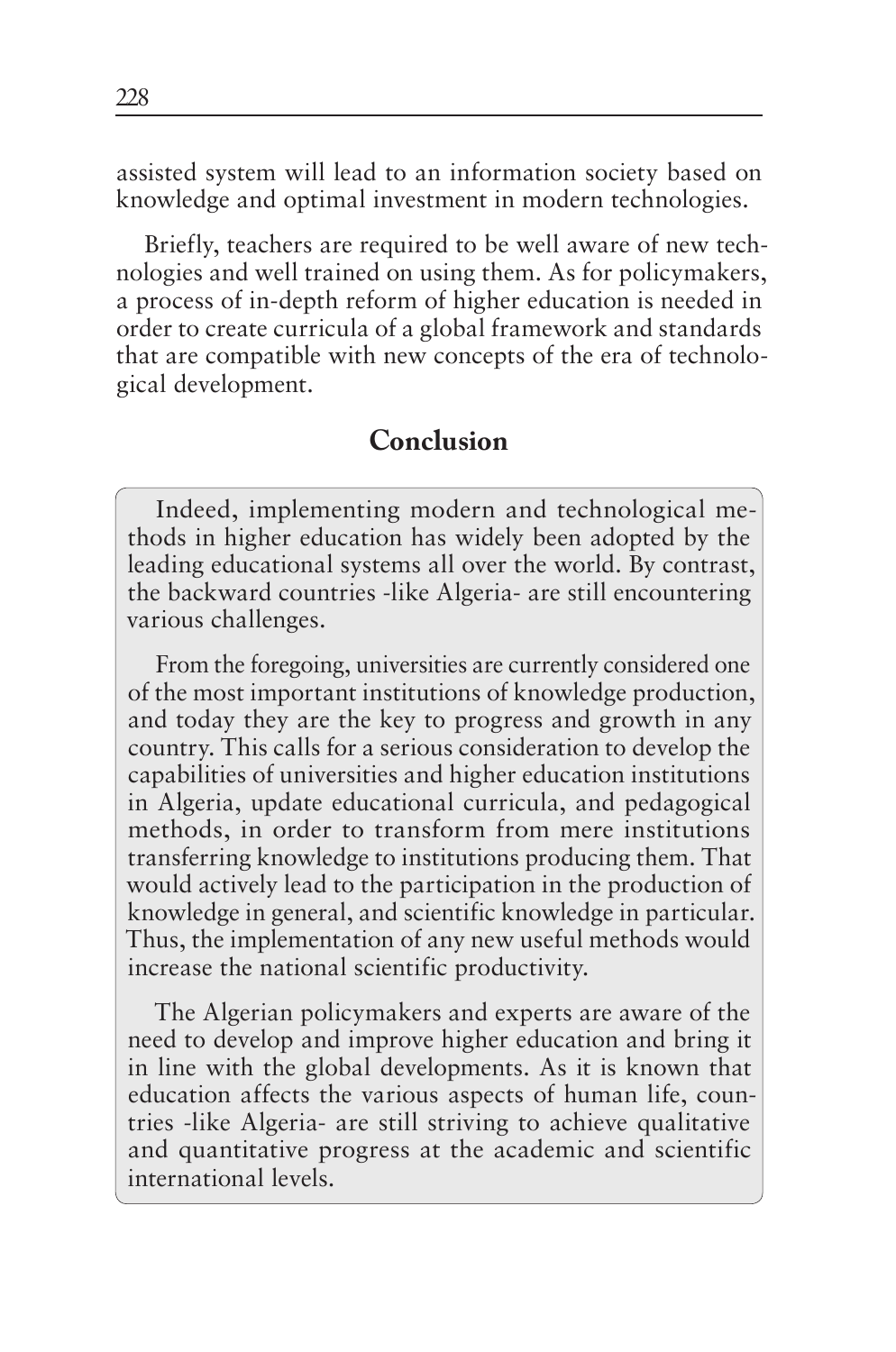## **References**

- AL BADRI, K.H. (2009). T*echnology Higher Education between Reality Obstacles and Improvement Necessity*. Beirut: Dar Al-Alamia.
- BADRAN, A., BAYDOUN, E., & HILLMAN, J. R. (Eds.). (2019). Major challenges facing higher education in the Arab world: Quality assurance and relevance. Springer.
- BENCHICOU, S., AICHOUNI, M., & NEHARI, D. (2010). E-learning in engineering education: a theoretical and empirical study of the Algerian higher education institution. European journal of engineering education, 35(3), 325-343.
- BENOUAR, D. (2013). Algerian experience in education, research and practice. Procedia-Social and Behavioral Sciences, 102, 361-367.
- BENZIANE, A. (2004). Economic reforms in Algeria and their impact on higher education and student benefits. The Journal of North African Studies, 9(2), 102-114.
- MERRILL, C. (2004). Action Research and Technology Education. *The Technology Teacher,* 63 (8), 6-8.
- STEIN, S.J., GINNS, I.S., & MCROBBIE, C.J. (2002). An Integrated Approach to Describing Technology Education Classrooms. Paper presented at the 2nd Biennial International Conference on Technology Education Research *Learning in Technology Education: Challenges for the 21st Century*, 192-201. Gold Coast: Centre for Technology Education Research Griffith University.
- WILLIAMS, J., JONES, A., & BUNTTING, C. (2015). *The Future of Technology Education*. Springer: Singapore.